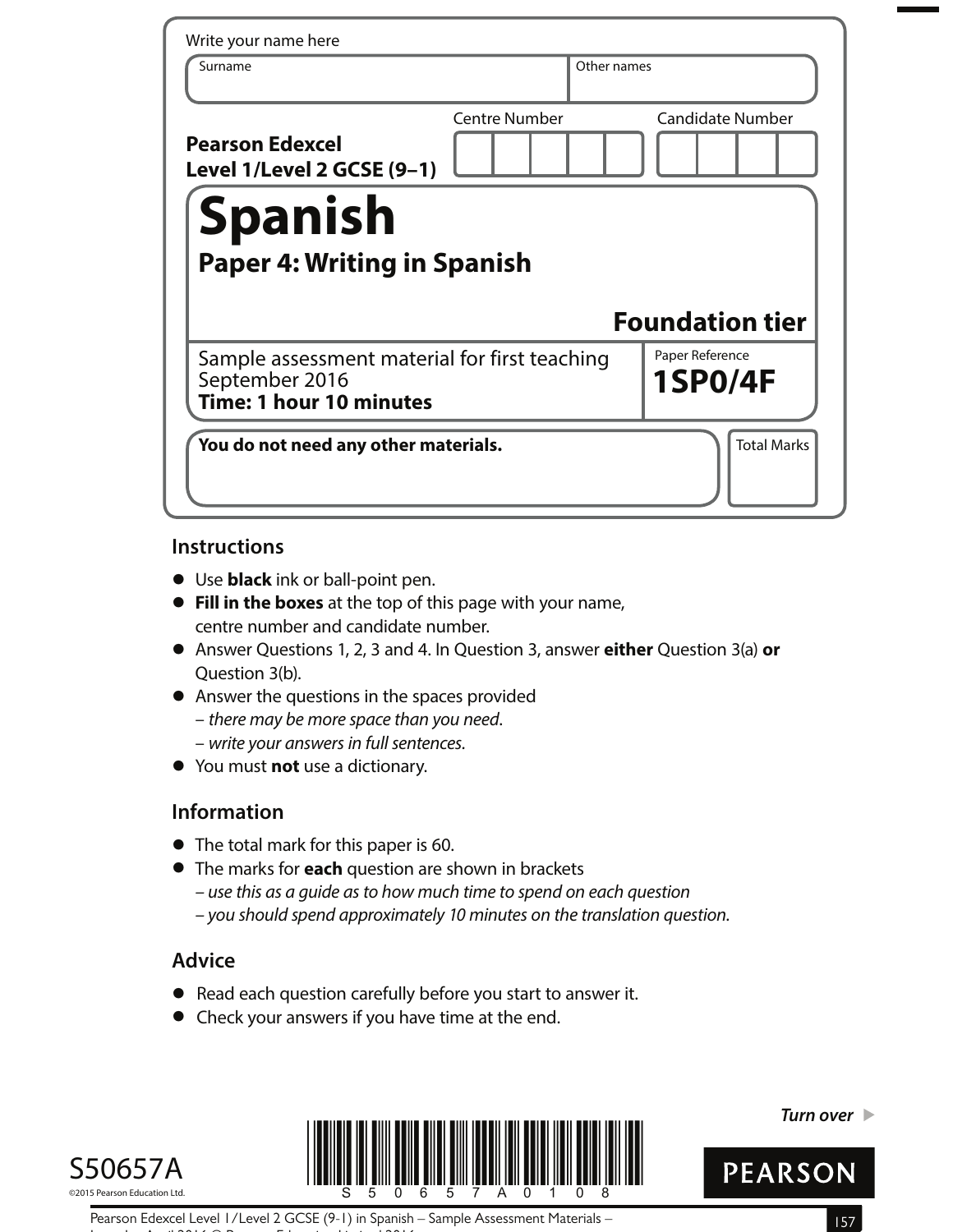|              | Reciclaje                                                                                       |
|--------------|-------------------------------------------------------------------------------------------------|
|              |                                                                                                 |
|              | (Source: © Hero Images/Getty Images)                                                            |
| $\mathbf{1}$ | Estás en España en un intercambio. Publicas esta foto en las redes sociales para<br>tus amigos. |
|              | Describe la foto y da tu opinión sobre el reciclaje.                                            |
|              | Escribe aproximadamente 20-30 palabras en español.                                              |
|              |                                                                                                 |
|              |                                                                                                 |
|              |                                                                                                 |
|              |                                                                                                 |
|              |                                                                                                 |
|              |                                                                                                 |
|              |                                                                                                 |
|              | (Total for Question 1 = 12 marks)                                                               |
|              |                                                                                                 |
|              |                                                                                                 |
|              |                                                                                                 |

DOMORWRITE MARINESWER

**DONOMIAL HERITARY CONSULT** 

 $\ddotsc$ 

....

....

...

polyophy and many is well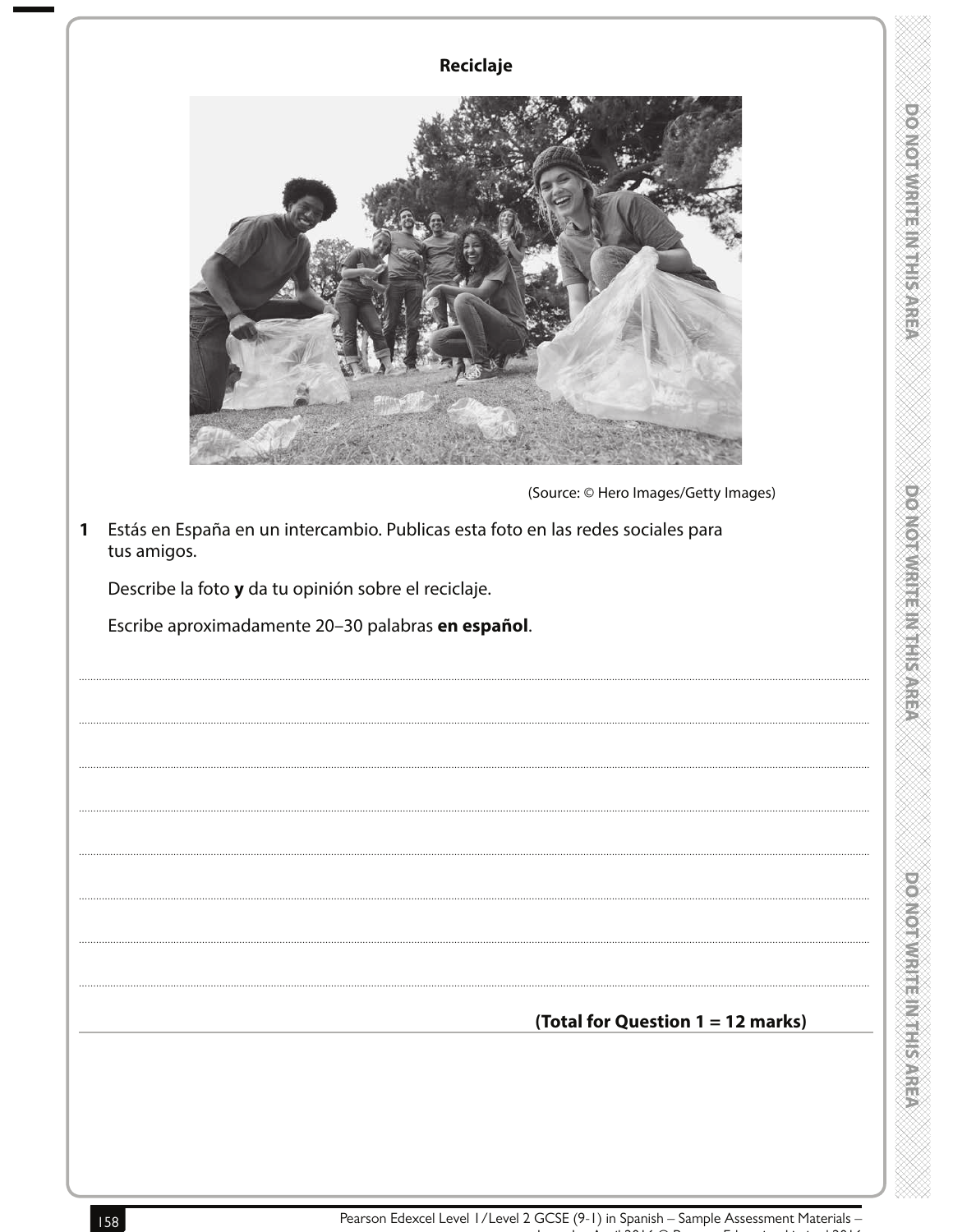#### Un viaje de trabajo

2 Usted va a España para trabajar en un campamento de verano. Escriba usted un email para el jefe con la información siguiente:

- cómo viaja  $\bullet$
- la hora que llega  $\bullet$
- cómo se prepara  $\bullet$
- lo que más le gustará hacer en el trabajo.  $\bullet$

Escriba aproximadamente 40-50 palabras en español.

#### Estimado señor:

Atentamente,

### (Total for Question 2 = 16 marks)

**DONOTWRITEINTHISAREA** 

**DOMOTWRITEINTHIS AREA**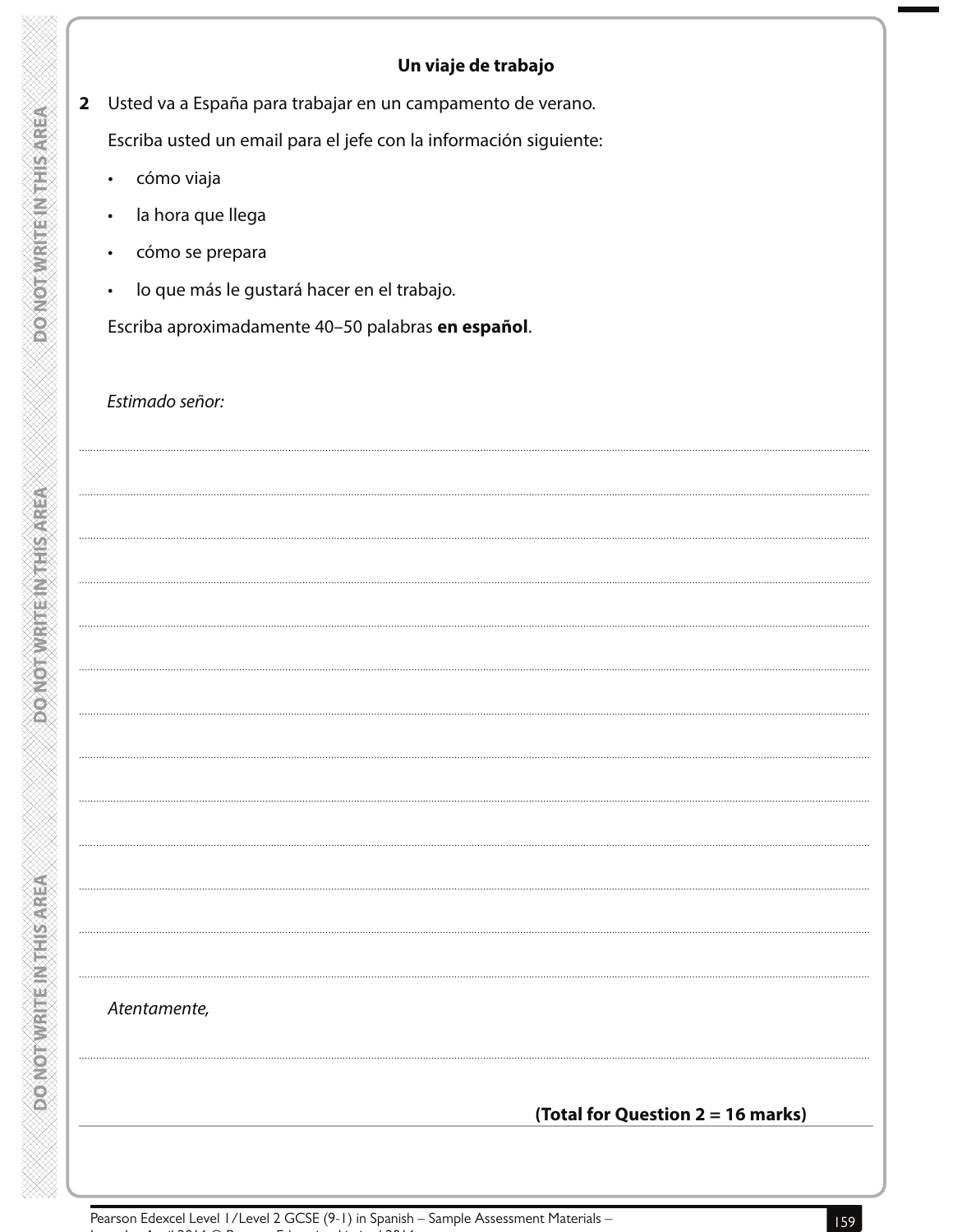| Choose either Question 3(a) or Question 3(b).                         |      |
|-----------------------------------------------------------------------|------|
| Mi área local                                                         |      |
| (a) Tu amigo Miguel va a visitarte en Inglaterra el mes próximo.<br>3 |      |
| Escribe una respuesta a Miguel.                                       |      |
| Debes incluir los puntos siguientes:                                  |      |
| el tiempo que hace normalmente durante las vacaciones<br>$\bullet$    |      |
| lo que hiciste en tu ciudad recientemente<br>$\bullet$                |      |
| por qué vale la pena visitar tu ciudad<br>$\bullet$                   |      |
| los planes que tienes para la visita de Miguel.<br>$\bullet$          |      |
| Escribe aproximadamente 80-90 palabras en español.                    |      |
|                                                                       | (20) |
|                                                                       |      |
|                                                                       |      |
|                                                                       |      |
|                                                                       |      |
|                                                                       |      |
|                                                                       |      |
|                                                                       |      |
|                                                                       |      |
|                                                                       |      |
|                                                                       |      |
|                                                                       |      |
|                                                                       |      |
|                                                                       |      |
|                                                                       |      |

DOMOROVICE IN A PARTICULAR STATE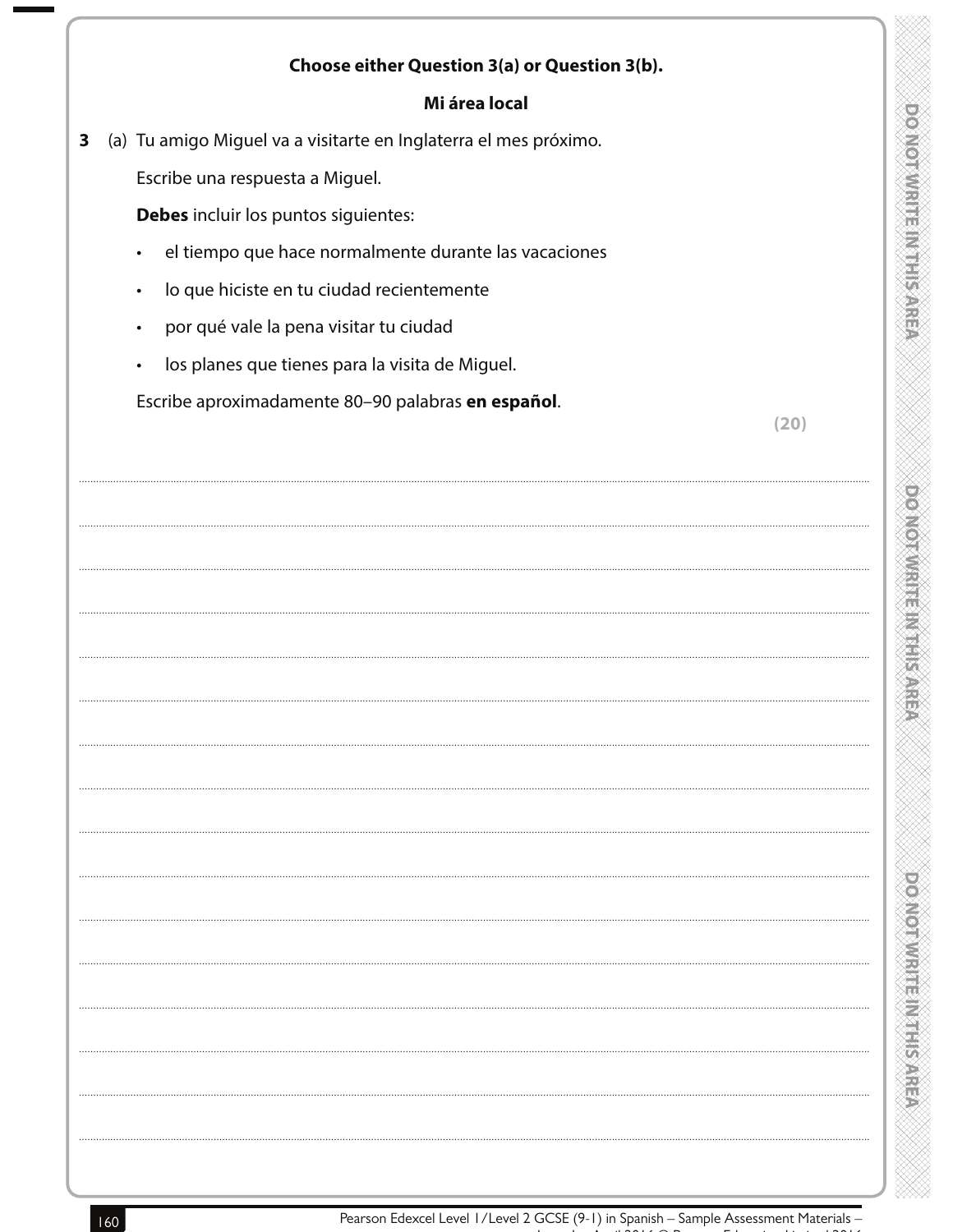|                               | . |
|-------------------------------|---|
|                               |   |
|                               |   |
|                               |   |
|                               |   |
|                               |   |
|                               |   |
|                               |   |
|                               |   |
|                               |   |
|                               |   |
| <b>FRANCISCO</b>              |   |
|                               |   |
|                               |   |
|                               |   |
|                               |   |
|                               |   |
|                               |   |
|                               |   |
|                               |   |
|                               |   |
|                               |   |
|                               |   |
|                               |   |
|                               |   |
|                               |   |
|                               |   |
|                               |   |
|                               |   |
|                               |   |
|                               |   |
| <b>METHER NEWSPIEL</b>        |   |
|                               |   |
|                               |   |
|                               |   |
|                               |   |
|                               |   |
|                               |   |
|                               |   |
|                               |   |
|                               |   |
|                               |   |
|                               |   |
|                               |   |
|                               |   |
|                               |   |
|                               |   |
|                               |   |
|                               |   |
|                               |   |
|                               |   |
|                               |   |
|                               |   |
|                               |   |
|                               |   |
|                               |   |
|                               |   |
|                               |   |
|                               |   |
|                               |   |
|                               |   |
|                               |   |
|                               |   |
|                               |   |
|                               |   |
|                               |   |
|                               |   |
|                               |   |
|                               | . |
|                               |   |
|                               |   |
|                               |   |
|                               |   |
|                               |   |
|                               |   |
|                               |   |
| <b>REPARENT PLANE LONGONO</b> |   |
|                               |   |
|                               |   |
|                               |   |
|                               |   |
|                               |   |
|                               |   |
|                               |   |
|                               |   |

Pearson Edexcel Level 1/Level 2 GCSE (9-1) in Spanish - Sample Assessment Materials -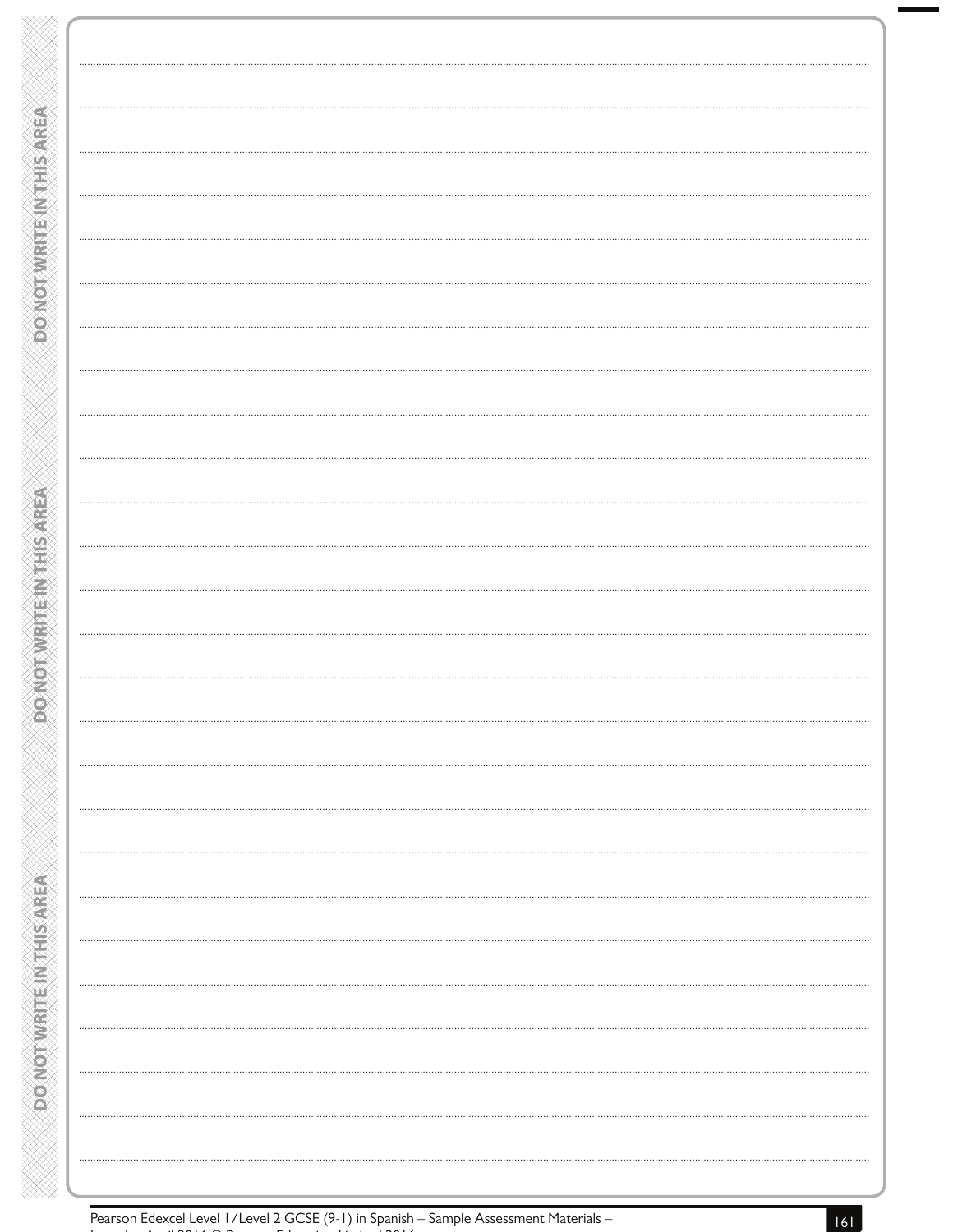|  | Mi amigo/amiga |  |
|--|----------------|--|
|--|----------------|--|

| (b) Tu profesor te ha pedido escribir un artículo para una revista para adolescentes |
|--------------------------------------------------------------------------------------|
| españoles sobre la amistad.                                                          |

Escribe un artículo para la revista.

Debes incluir los puntos siguientes:

- describe a tu amigo/amiga
- algo divertido que hiciste con tu amigo/amiga recientemente
- explica lo que es un buen amigo/amiga
- los planes para el futuro que tenéis tú y tu amigo/amiga.

Escribe aproximadamente 80-90 palabras en español.

 $(20)$ 

**DOMORWICH NET HARDERS** 

**DONOMIC NEWSPAPE** 

**DO NOTWRITE IN THIS AREA**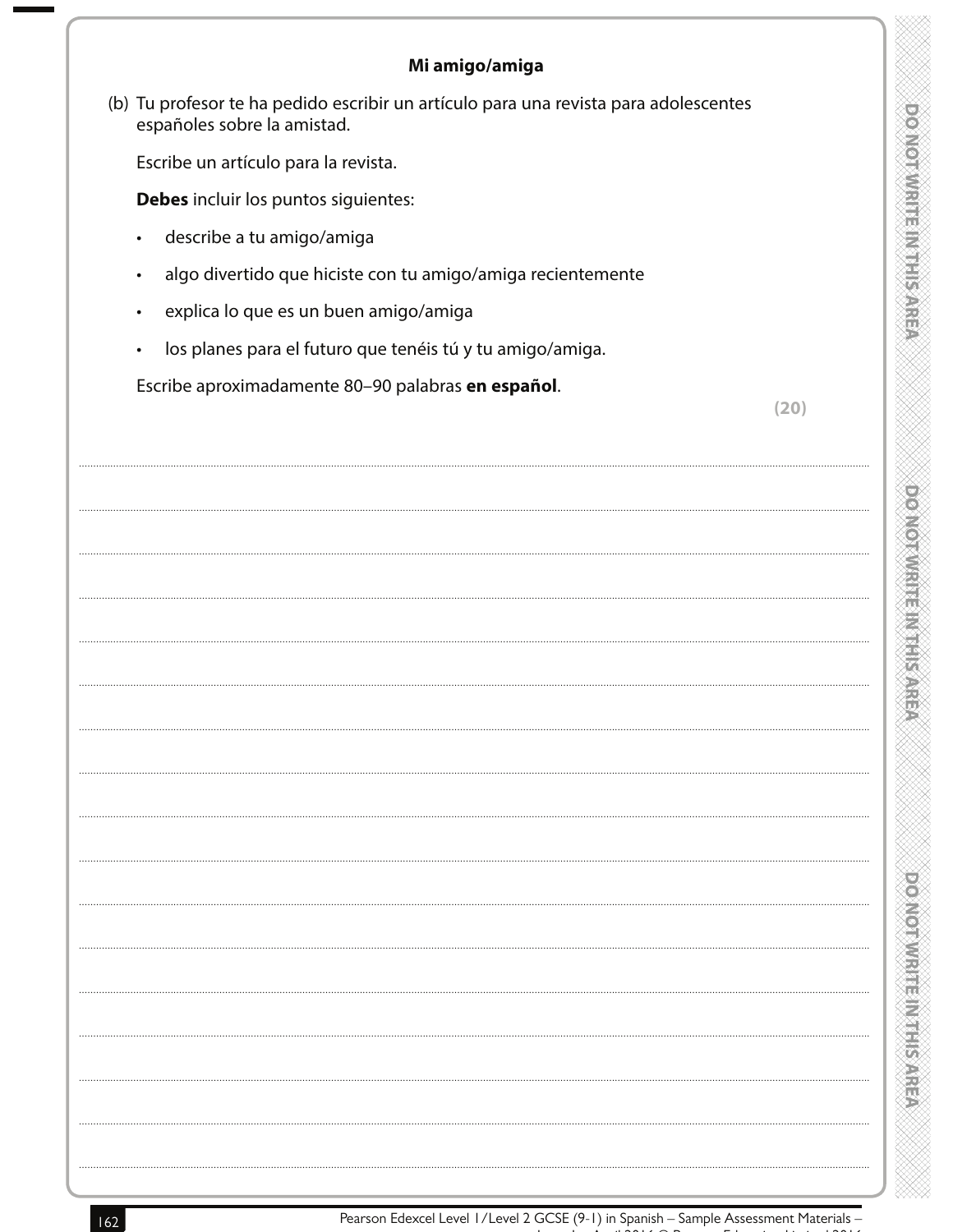| (Total for Question 3 = 20 marks) |
|-----------------------------------|

Pearson Edexcel Level 1/Level 2 GCSE (9-1) in Spanish - Sample Assessment Materials -